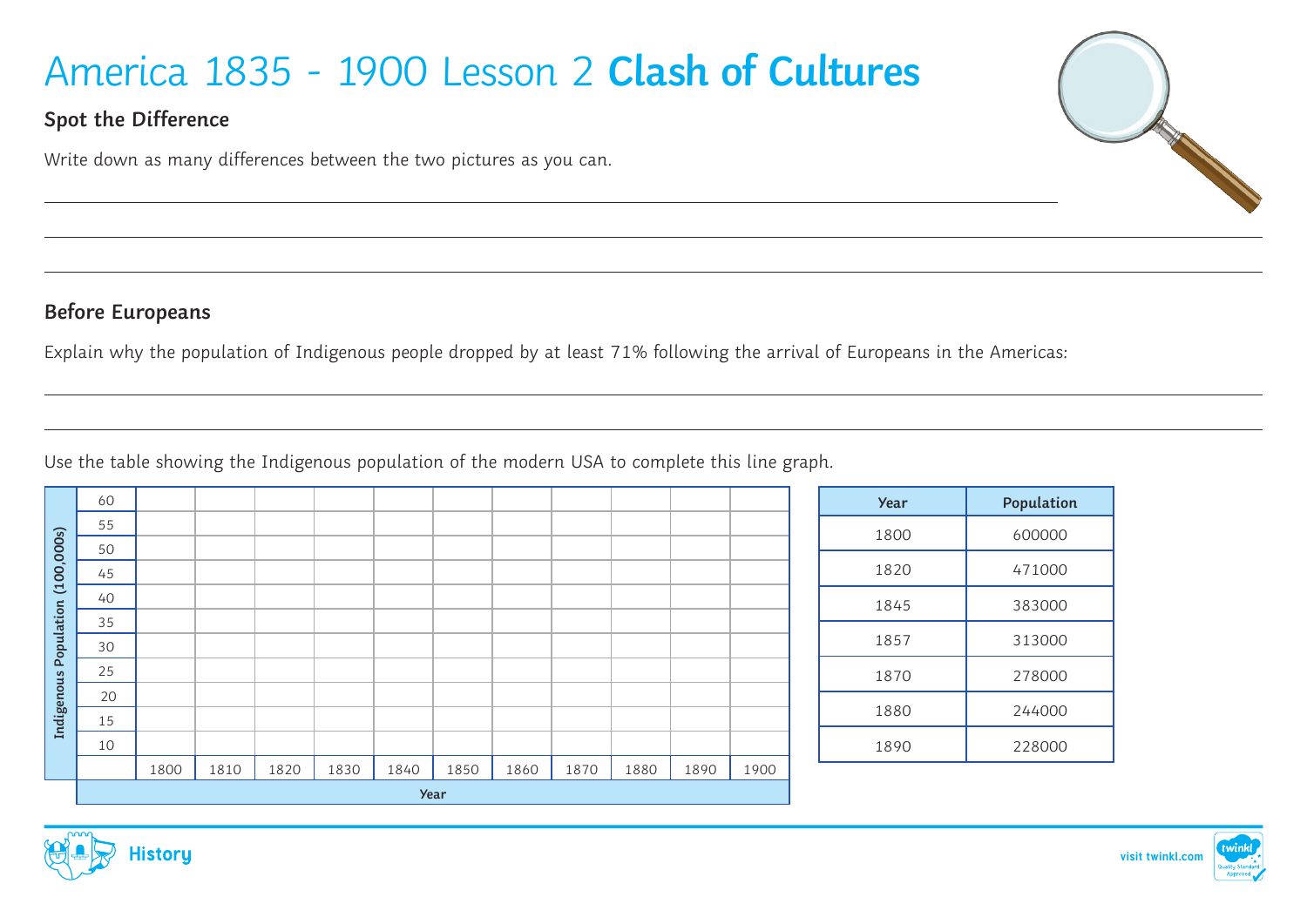#### **American Relations**

| <b>Indigenous Americans</b>                                                                                             | <b>Europeans</b>                                                                                                                      |
|-------------------------------------------------------------------------------------------------------------------------|---------------------------------------------------------------------------------------------------------------------------------------|
| Believed that land was meant to be respected and nurtured, not owned.                                                   | Believed land should be divided, privately owned and cultivated.                                                                      |
| Believed that spirits were present in all things and could be worshipped partly<br>through respect for the environment. | Believed that God had given Americans the right to conquer and inhabit North<br>America, (manifest destiny).                          |
| Lived a semi-nomadic lifestyle, ranging across the Great Plains following the<br>buffalo herds.                         | Lived in settled areas dependant on agriculture and industry.                                                                         |
| Lived in societies based on equality, led by those who merited respect through<br>wisdom or strong medicine.            | Lived in societies based on hierarchy, often led by elected officials, religious<br>leaders or rich members of aristocratic families. |

Explain why the differing cultures of Indigenous nations and Americans led to conflict on the Great Plains.

Some key points that you may wish to think about include:

- differing attitudes to land ownership;
- differences in religion;
- American legislation: the Indian Removal Act and the Indian Appropriations Act;
- different social structures.